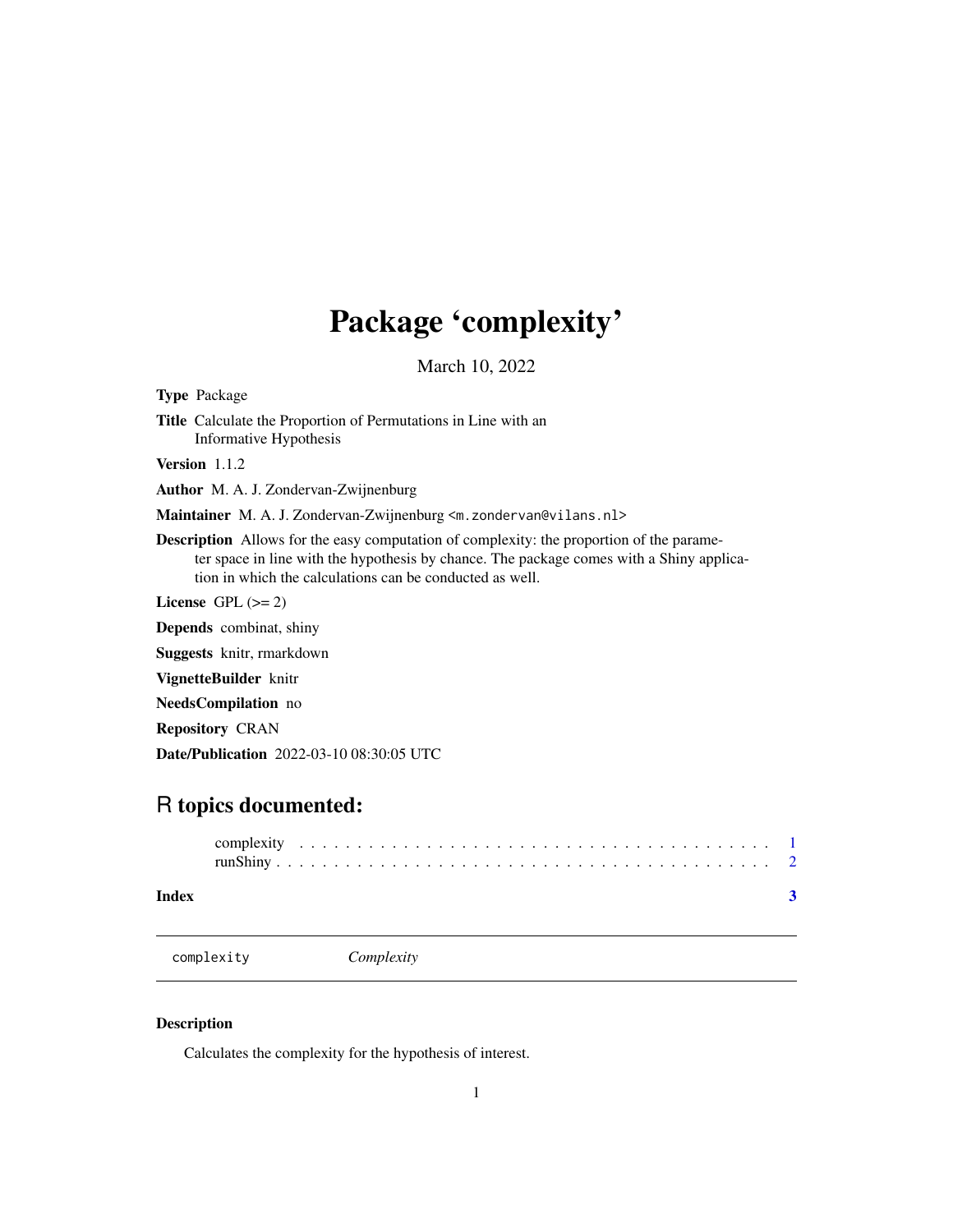#### <span id="page-1-0"></span>Usage

complexity(npar,...)

#### Arguments

| npar                    | a value indicating the number of parameters                                      |
|-------------------------|----------------------------------------------------------------------------------|
| $\cdot$ $\cdot$ $\cdot$ | an unlimited amount of pairs of parameter indicators that represent constraints, |
|                         | where the first parameter indicator is constrained to be lower than the second   |
|                         | parameter indicator.                                                             |

#### Value

A print of the following: true permutations a print of the permutations in line with the constraints total number of permutations the total number of permutations number true the number of true permutations complexity (proportion) the complexity, that is: the proportion of true permutations

#### Examples

complexity(4,1,2,2,3,3,4)

| runShiny |  |  | function to launch Shiny application for complexity function |
|----------|--|--|--------------------------------------------------------------|
|----------|--|--|--------------------------------------------------------------|

#### Description

Launches a Shiny application for the complexity function.

#### Usage

runShiny()

#### Value

A print of the following:

true permutations

a print of the permutations in line with the constraints total number of permutations the total number of permutations number true the number of true permutations complexity (proportion) the complexity, that is: the proportion of true permutations